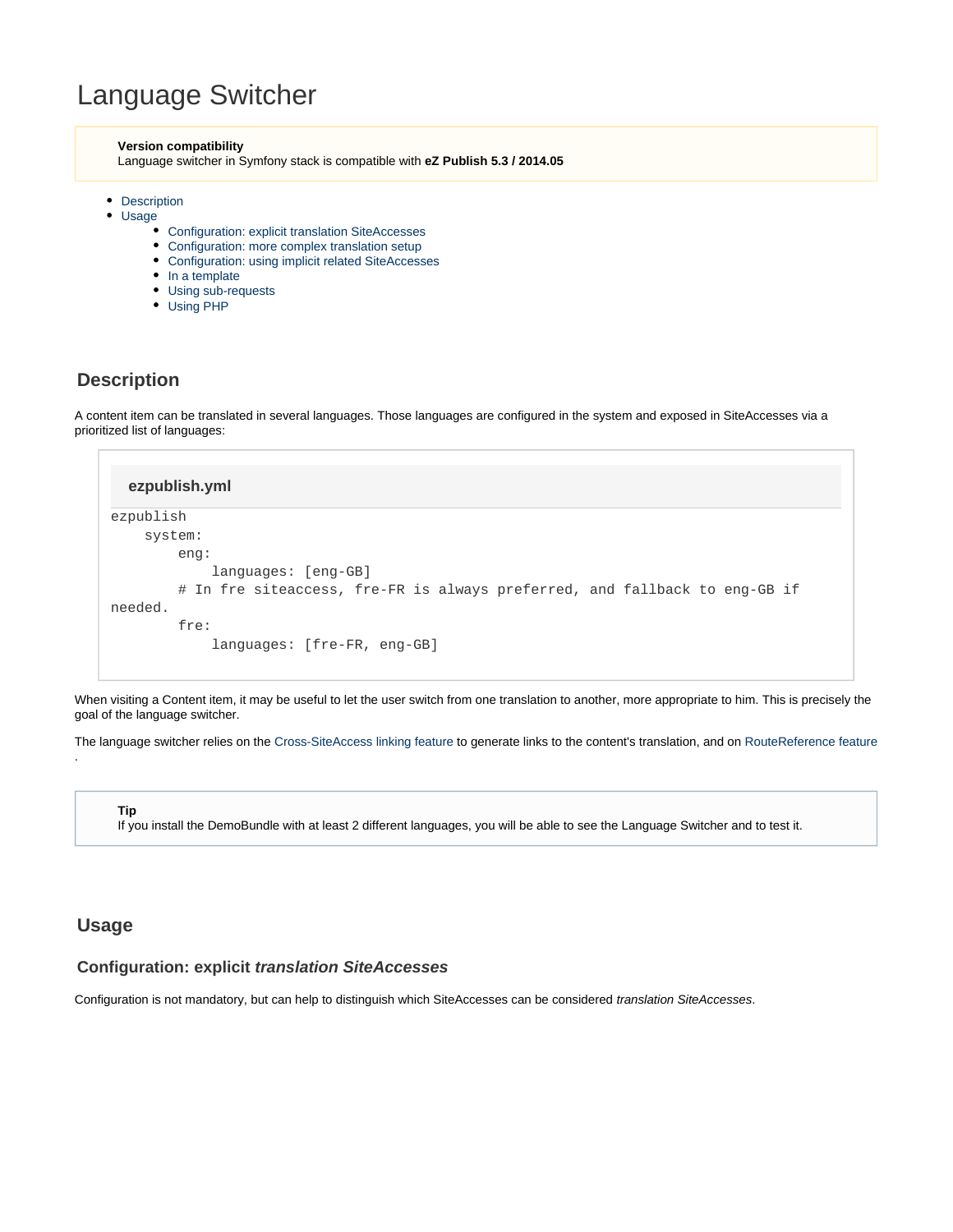**ezpublish.yml**

```
ezpublish:
     siteaccess:
         default_siteaccess: eng
         list:
             - ezdemo_site
             - eng
              - fre
             - ezdemo_site_admin
         groups:
             ezdemo_frontend_group:
                  - ezdemo_site
                  - eng
                 - fre
    \# ...
     system:
         # Specifying which SiteAccesses are used for translation
         ezdemo_frontend_group:
              translation_siteaccesses: [fre, eng]
         eng:
             languages: [eng-GB]
         fre:
              languages: [fre-FR, eng-GB]
         ezdemo_site:
             languages: [eng-GB]
```
**Note**: Top prioritized language is always used for as the SiteAccess language reference (e.g. fre-FR for fre SiteAccess in the example above).

If several translation SiteAccesses share the same language reference, **the first declared SiteAccess always wins**.

## <span id="page-1-0"></span>**Configuration: more complex translation setup**

There are some cases where your SiteAccesses share settings (repository, content settings...), but you don't want all of them to share the same t ranslation\_siteaccesses setting. This can be the case when you use SiteAccesses for mobile.

Solution is as easy as defining new groups: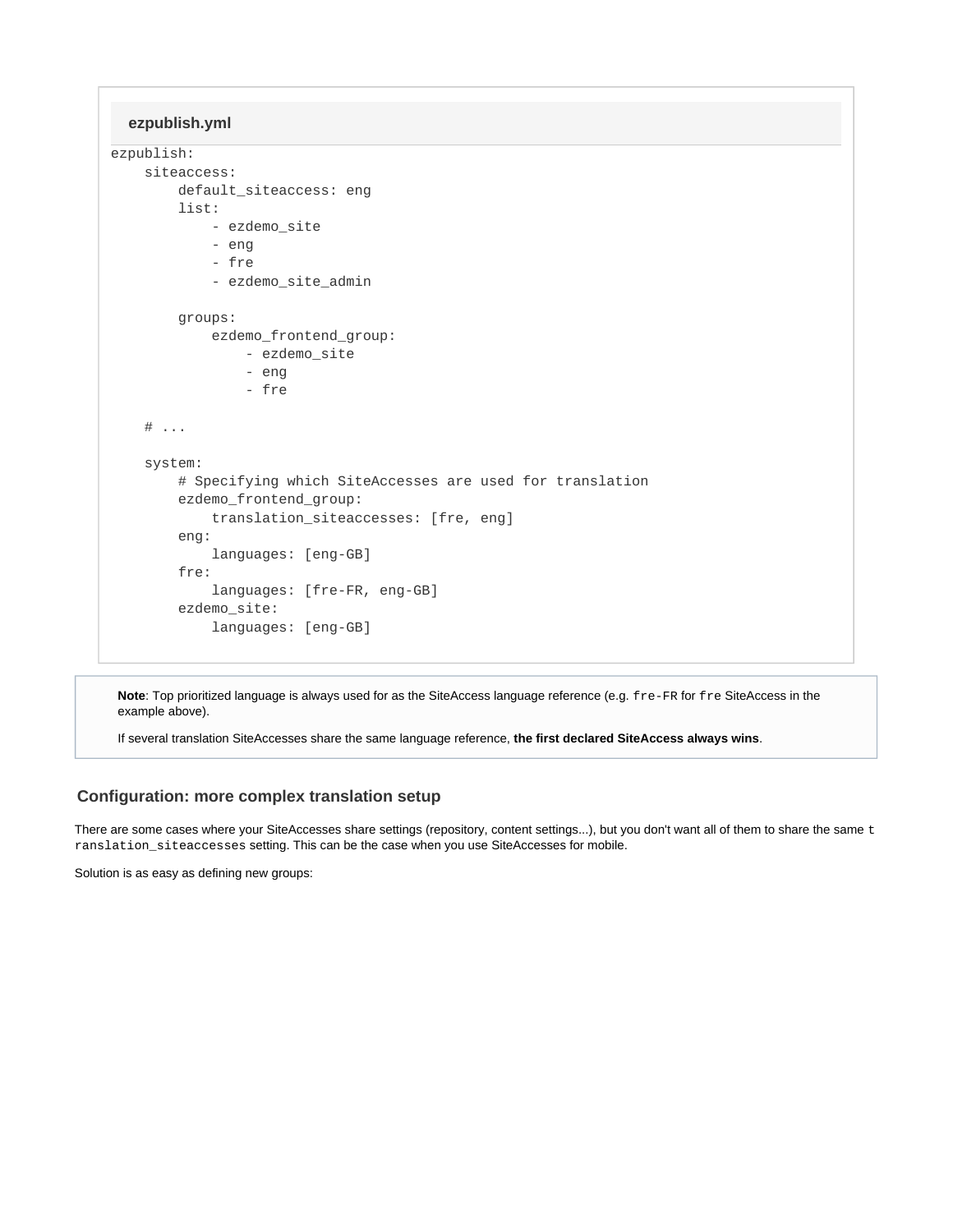```
ezpublish.yml
```

```
ezpublish:
     siteaccess:
         default_siteaccess: eng
         list:
             - ezdemo_site
             - eng
             - fre
             - mobile_eng
             - mobile_fre
             - ezdemo_site_admin
         groups:
             # This group can be used for common front settings
             ezdemo_common_group:
                 - ezdemo_site
                 - eng
                 - fre
                  - mobile_eng
                  - mobile_fre
             ezdemo_frontend_group:
                 - ezdemo_site
                  - eng
                  - fre
             ezdemo_mobile_group
                 - mobile_eng
                 - mobile_fre
    # ...
     system:
         # Translation SiteAccesses for regular frontend
         ezdemo_frontend_group:
             translation_siteaccesses: [fre, eng]
         # Translation SiteAccesses for mobile frontend
         ezdemo_mobile_group:
             translation_siteaccesses: [mobile_fre, mobile_eng]
         eng:
             languages: [eng-GB]
         fre:
             languages: [fre-FR, eng-GB]
         ezdemo_site:
             languages: [eng-GB]
         mobile_eng:
             languages: [eng-GB]
         mobile_fre:
             languages: [fre-FR, eng-GB]
```
<span id="page-2-0"></span>**Configuration: using implicit related SiteAccesses**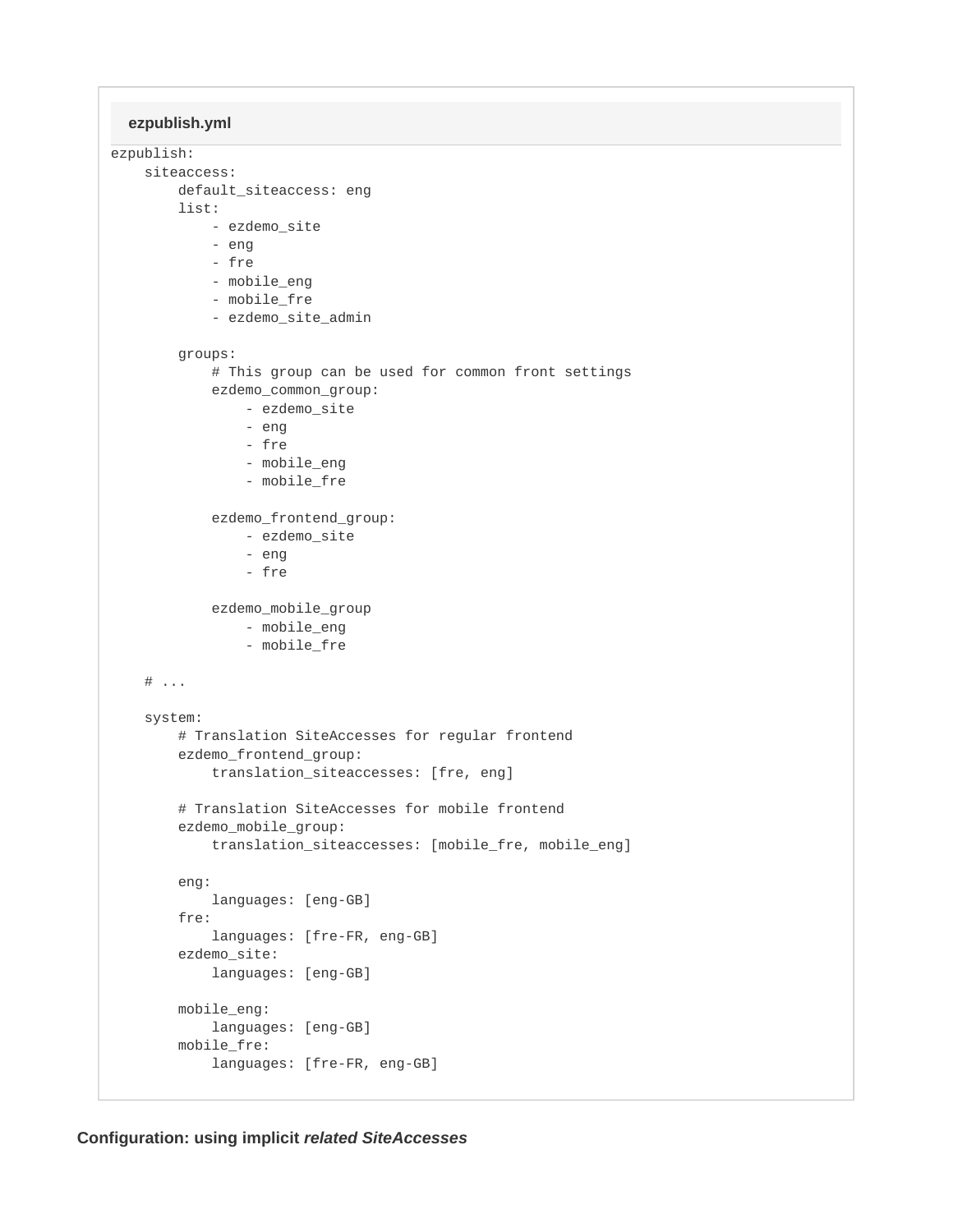If translation siteaccesses setting is not provided, implicit related SiteAccesses will be used instead. SiteAccesses are considered related if they share:

- The same repository
- The same root location Id (see [Multisite feature\)](https://doc.ez.no/display/EZP/Multisite+using+content_root)

## <span id="page-3-0"></span>**In a template**

To generate a language switch link, you need to generate the RouteReference, with the language parameter. This can easily be done with ez \_route() Twig function:

```
{# Given that "location" variable is a valid Location object #}
<a href="\{ \{ \text{url}( \text{ez\_route}( \text{ location}, \{ \text{"language": "free-FR"} \} ) ) \} \}">\{ \}ez_content_name( content ) }}</a>
{# Generating a link to a declared route instead of Location #}
<a href="{{ url( ez_route( 'my_route', {"language": "fre-FR"} ) ) }}">My link</a>
```
You can also omit the route, in this case, the current route will be used (i.e. switch the current page):

```
{# Using Twig named parameters #}
<a href="\{ \{ \text{url}( \text{ez route}( \text{params} = \{ \text{"language": "free-FR"} \} ) ) \} \}">My link</a>
{# Identical to the following, using ordered parameters #}
<a href="\{ \{ url( ez_route( null, { "language": "free-FR"} \} ) ) \}">My link</a>
```
## <span id="page-3-1"></span>**Using sub-requests**

When using sub-requests, you lose the context of the master request (e.g. current route, current location...). This is because sub-requests can be displayed separately, with ESI or Hinclude.

If you want to render language switch links in a sub-request with a correct RouteReference, you must pass it as an argument to your sub-controller from the master request.

```
{# Render the language switch links in a sub-controller #}
{{ render( controller( 'AcmeTestBundle:Default:languages', {'routeRef': ez_route()} )
) }}
```

```
namespace Acme\TestBundle\Controller;
use eZ\Bundle\EzPublishCoreBundle\Controller;
use eZ\Publish\Core\MVC\Symfony\Routing\RouteReference;
class DefaultController extends Controller
{
    public function languagesAction( RouteReference $routeRef )
 {
         return $this->render( 'AcmeTestBundle:Default:languages.html.twig', array(
'routeRef' => $routeRef ) );
     }
}
```